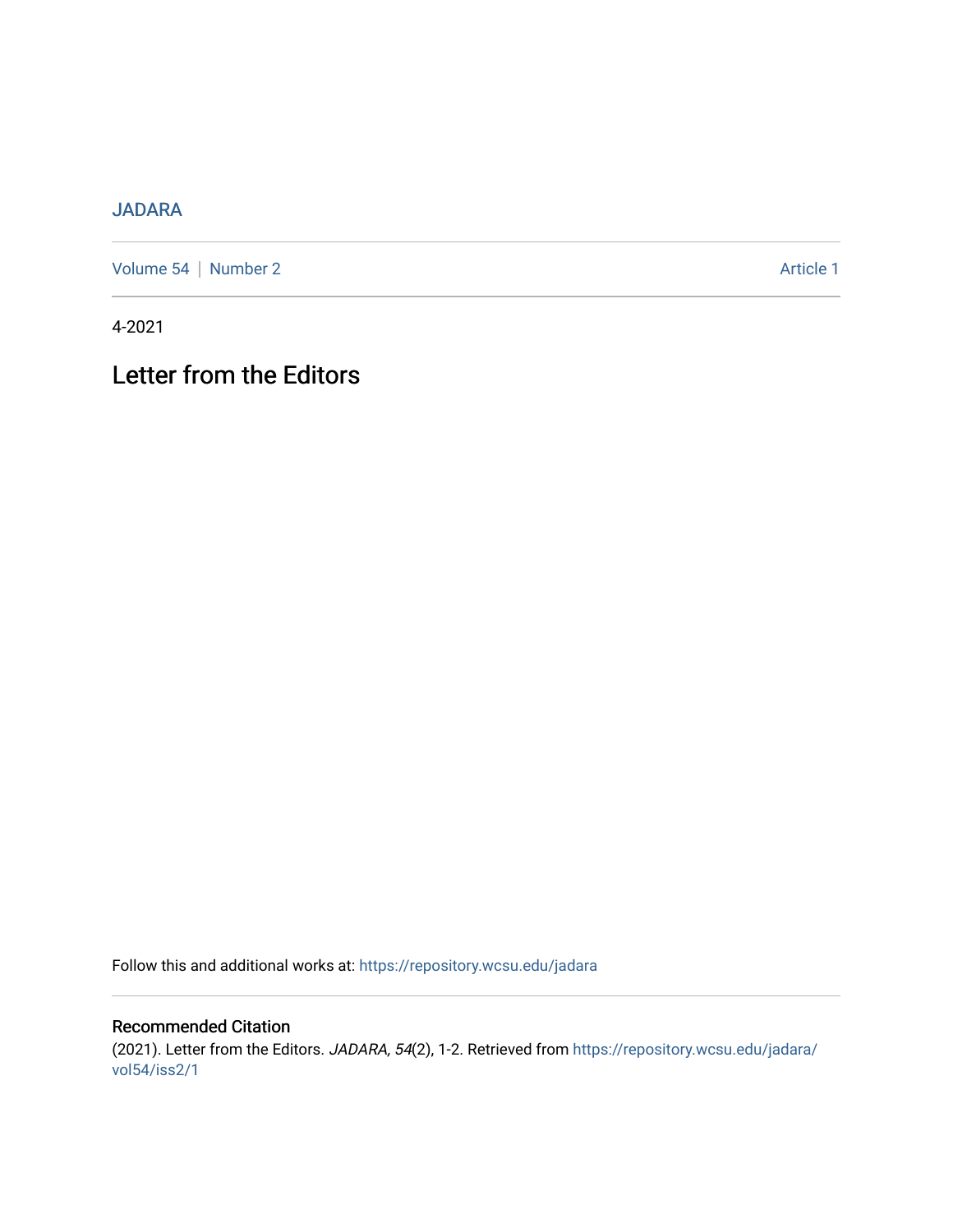

Welcome to the Winter/Spring 2021 issue! This comes a year after the pandemic which changed how many of us live day to day. Many of our *JADARA* readers and contributors continue to commit to fight and work through the COVID19 virus - we thank you for your continued commitment to public health.

Before we begin outlining our plans below, we are standing with our family and friends who are Black, Indigenious People of Color (BIPOC), including Asian Americans and Pacific Islanders (AAPI). We condemn the systemic, racialized violence that harms members of our BIPOC and AAPI community. The recent murders and violence towards these community members deepen wounds from centuries of injustices. The hostile rhetoric about the BIPOC communities throughout the pandemic has put our family and friends at risk of attack and in danger. It is incumbent upon us to stand with our community members and be a part of a much needed change in addressing issues of racism, xenophobia, and violence. Drs. Thew Hackett and Kobek Pezzarossi are committed to spotlighting these issues and in examining our own biases as we work to create a *JADARA* inclusive of all. This also includes forming a workshop to increase the number of *JADARA* authors who are BIPOC and AAPI, as well as expanding the Editorial Review Board members.

This Letter from the Editors will cover several topics. First, Dr. Denise Thew Hackett was recently promoted to serve as the Chairperson of the Division of Deaf Studies and Professional Studies while continuing to coordinate the Rehabilitation and Mental Health Counseling program. As a result of this change, Dr. Thew Hackett invited the immediate past *JADARA* editor, Dr. Caroline Kobek Pezzarossi, to return and serve as a co-Editor-in-Chief. Dr. Kobek Pezzarossi accepted the invitation without hesitation. They will work together on multiple transition plans for 2021 and these plans will be outlined below:

1) Both Drs. Thew Hackett and Kobek Pezzarossi believed, individually and collectively, being an Editor-in-Chief for *JADARA* has been a rewarding experience, and this role has helped both with their career advancements and to develop a 360-degree understanding of the scientific research and peer-review publication process. We want to extend this opportunity to the next person who shares a similar passion. A new position is being created and will be the Associate Editor. This person is still being identified and will be able to begin as soon as the Summer 2021 months. This Associate Editor will be mentored by both Drs. Thew Hackett and Kobek Pezzarossi for the year and then this person will gain the title "Editor-in-Chief '' while both Drs. Thew Hackett and Kobek